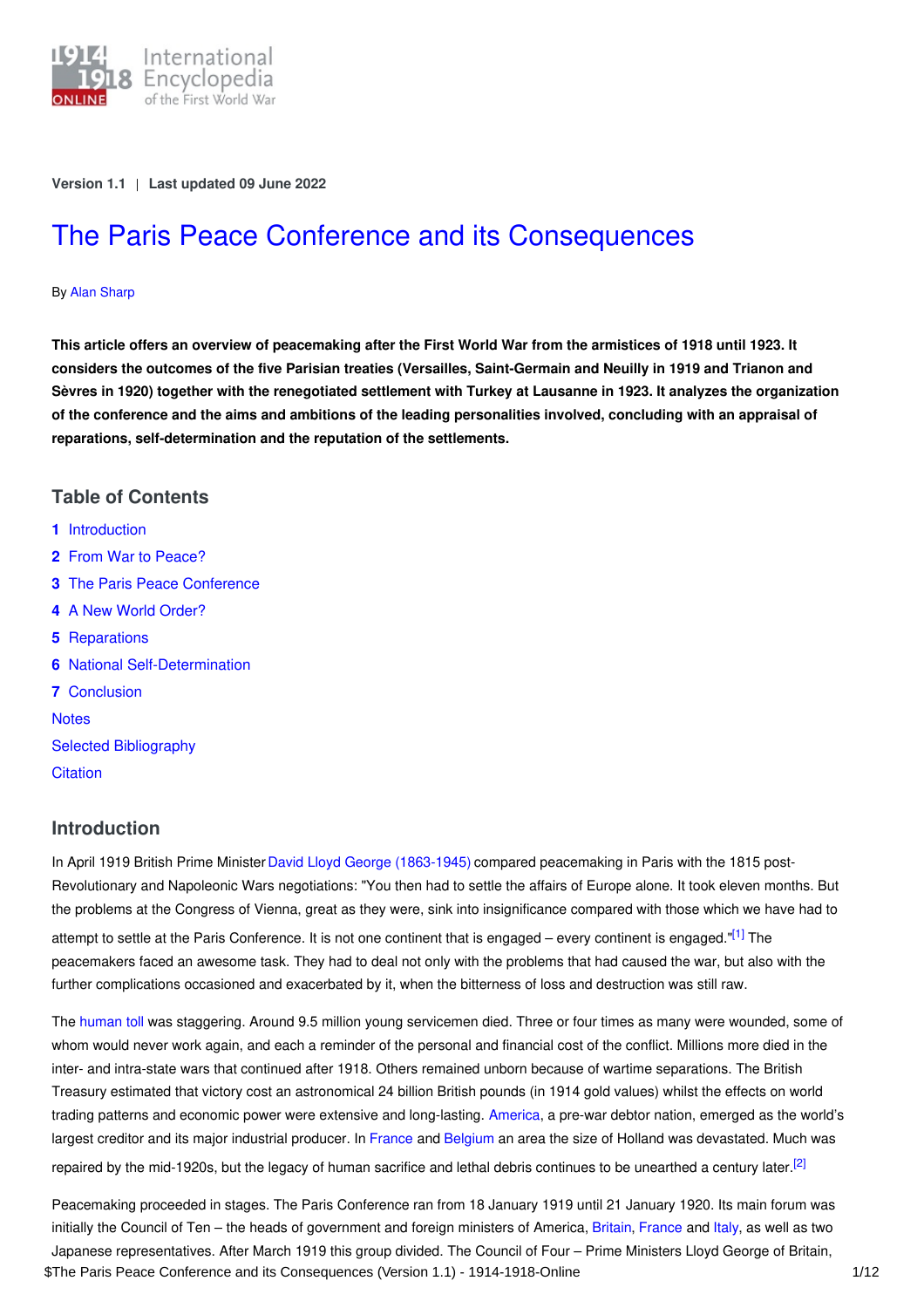Georges [Clemenceau](http://ui:CeDiS1418@encyclopedia.1914-1918-online.net/index/names/118676407) (1841-1929) of France, Vittorio Orlando [\(1860-1952\)](http://ui:CeDiS1418@encyclopedia.1914-1918-online.net/index/names/117146099) of Italy and American [PresidentWoodrow](http://ui:CeDiS1418@encyclopedia.1914-1918-online.net/index/names/118643401) Wilson  $(1856-1924)$  – became the main decision-making body until the German treaty was signed. Their respective foreign ministers – Arthur Balfour [\(1848-1930\)](http://ui:CeDiS1418@encyclopedia.1914-1918-online.net/index/names/119456605), Stephen Pichon [\(1857-1933\)](http://ui:CeDiS1418@encyclopedia.1914-1918-online.net/index/names/1050544501), Sidney Sonnino [\(1847-1922\)](http://ui:CeDiS1418@encyclopedia.1914-1918-online.net/index/names/117508470) and Robert Lansing [\(1864-1928\)](http://ui:CeDiS1418@encyclopedia.1914-1918-online.net/index/names/118778757), together with Baron Makino Nobuaki (1861-1949) of Japan - became the Council of Five, which undertook much of the detailed work on the new frontiers of Europe and the treaty with Austria, referring sensitive decisions to the Four. On 28 June 1919 [Germany](http://ui:CeDiS1418@encyclopedia.1914-1918-online.net/article/germany) signed the Treaty of [Versailles](http://ui:CeDiS1418@encyclopedia.1914-1918-online.net/article/versailles_treaty_of), the first and most significant of the five Parisian treaties.

After June 1919 and the departure, first of Orlando, then of Lloyd George and Wilson, the Five became the main body of the conference, gradually changing composition as the foreign ministers were replaced by their ambassadors or officials. They oversaw the signature of the Treaties of [Saint-Germain](http://ui:CeDiS1418@encyclopedia.1914-1918-online.net/article/saint-germain_treaty_of) with Austria on 10 September 1919, and [Neuilly](http://ui:CeDiS1418@encyclopedia.1914-1918-online.net/article/neuilly-sur-seine_treaty_of) with [Bulgaria](http://ui:CeDiS1418@encyclopedia.1914-1918-online.net/article/bulgaria) on 27 November 1919. In January 1920, prompted by Lloyd George's concern that Clemenceau was exercising too much power, the Paris Conference closed. The finalisation of the treaties of [Trianon](http://ui:CeDiS1418@encyclopedia.1914-1918-online.net/article/trianon_treaty_of) with Hungary, signed on 4 June 1920, and of Sèvres with the [Ottoman](http://ui:CeDiS1418@encyclopedia.1914-1918-online.net/article/ottoman_empiremiddle_east) Empire on 10 August 1920, together with increasing problems of enforcement, were handled with some confusion by peripatetic meetings of Allied heads of government held in various capitals and spas. The concluding stage of peacemaking, following the collapse of Sèvres, witnessed the only real negotiations with a former Central Power, ending with the Treaty of

<span id="page-1-1"></span>Lausanne with Turkey on 24 July 1923.<sup>[\[3\]](#page-9-3)</sup> Peacemaking had thus taken longer than the war itself, whilst the process might be compared to the spasmodic assembly of a complicated jigsaw puzzle, whose pieces were produced at different times and by separate hands, creating its solution from a combination of intention and circumstance.

## <span id="page-1-0"></span>**From War to Peace?**

On 28 June 1914 Franz Ferdinand, Archduke of [Austria-Este](http://ui:CeDiS1418@encyclopedia.1914-1918-online.net/index/names/118535005) (1863-1914), heir to the Austro-Hungarian Empire, and his wife were [assassinated](http://ui:CeDiS1418@encyclopedia.1914-1918-online.net/article/sarajevo_incident) at Sarajevo. Within six weeks all the European great powers, excepting[Italy](http://ui:CeDiS1418@encyclopedia.1914-1918-online.net/article/italy), were at war. It was not the short decisive encounter expected but in 1918 its equally rapid denouement took the victors by surprise. After final German assaults from March to June 1918 and the pressure on all the belligerents becoming critical, the tide turned inexorably in August 1918. The Central Powers [collapsed](http://ui:CeDiS1418@encyclopedia.1914-1918-online.net/article/crumbling_of_empires_and_emerging_states_czechoslovakia_and_yugoslavia_as_multinational_countries). First Bulgaria accepted an armistice on 29 September 1918, then the Ottomans and Austria-Hungary began negotiations leading to their respective armistices on 30 October 1918 and 3 November 1918. On 4 October 1918 Germany sent a telegram to Washington via [Switzerland](http://ui:CeDiS1418@encyclopedia.1914-1918-online.net/article/switzerland) requesting Wilson to negotiate a settlement based on his 8 January 1918 ["Fourteen](http://ui:CeDiS1418@encyclopedia.1914-1918-online.net/article/fourteen_points) Points" speech to Congress.<sup>[\[4\]](#page-9-4)</sup>

<span id="page-1-2"></span>Wilson demanded additional conditions from his other 1918 speeches – notably the "Four Principles" (11 February), the "Four Ends" (4 July) and the "Five Particulars" (27 September). He also demanded regime change in Germany, where he would negotiate only with a responsible government. His "program for the peace of the world" endorsed the calls for a "new diplomacy" to replace the secretive methods of the aristocratic European elite that many radicals blamed for the catastrophe. He demanded "open covenants of peace openly arrived at"; the free use of international waters for trade by [neutrals](http://ui:CeDiS1418@encyclopedia.1914-1918-online.net/article/neutrality) in wartime; the removal of barriers to free trade; the reduction of [armaments](http://ui:CeDiS1418@encyclopedia.1914-1918-online.net/article/armaments_production) to "the lowest point consistent with domestic safety"; and "a free, openminded and absolutely impartial" colonial settlement. He required the evacuation and restoration of all territories occupied by the Central Powers in [Russia](http://ui:CeDiS1418@encyclopedia.1914-1918-online.net/article/russian_empire), [Belgium](http://ui:CeDiS1418@encyclopedia.1914-1918-online.net/article/belgium), [Romania](http://ui:CeDiS1418@encyclopedia.1914-1918-online.net/article/romania), [Serbia](http://ui:CeDiS1418@encyclopedia.1914-1918-online.net/article/serbia) and [Montenegro](http://ui:CeDiS1418@encyclopedia.1914-1918-online.net/article/montenegro). [France](http://ui:CeDiS1418@encyclopedia.1914-1918-online.net/article/france) should regain [Alsace-Lorraine](http://ui:CeDiS1418@encyclopedia.1914-1918-online.net/article/alsace-lorraine), Italy's frontiers be redrawn "upon clearly recognizable lines of nationality", an independent state of [Poland](http://ui:CeDiS1418@encyclopedia.1914-1918-online.net/article/poland) erected, and autonomy granted for the peoples of Austria-Hungary and the non-Turkish peoples of the Ottoman Empire, without destroying Austria-Hungary or depriving the Turks of their national territory. Finally he called for a [League](http://ui:CeDiS1418@encyclopedia.1914-1918-online.net/article/league_of_nations) of Nations offering "mutual guarantees of political independence and territorial integrity to great and small States alike."

His later speeches demanded an end to "the great game, now forever discredited, of the Balance of Power", the satisfaction of "all well-defined national aspirations" (with the caveat that these should not create or continue antagonisms likely to disturb the peace), and "a fair and just and honest peace...in which the strong and the weak shall fare alike." He promised there should be "no...contributions, no punitive damages..." and claimed: "These great objects can be put into a single sentence. What we seek is the reign of law, based upon the consent of the governed and sustained by the organized opinion of mankind."<sup>[\[5\]](#page-9-5)</sup>

<span id="page-1-4"></span><span id="page-1-3"></span>Only on 8 October 1918 did he inform his European associates whose cryptographers had, in any case, broken the Swiss codes. They resented this approach to a newcomer to their ranks. "Have you ever been asked by President Wilson whether you accept

the Fourteen Points? I have never been asked", Clemenceau inquired. "I have not been asked either", replied Lloyd George.<sup>[\[6\]](#page-9-6)</sup> They had little choice but to accept, though they could have no complaint on the military terms of the armistice which Wilson left \$The Paris Peace Conference and its Consequences (Version 1.1) - 1914-1918-Online 2/12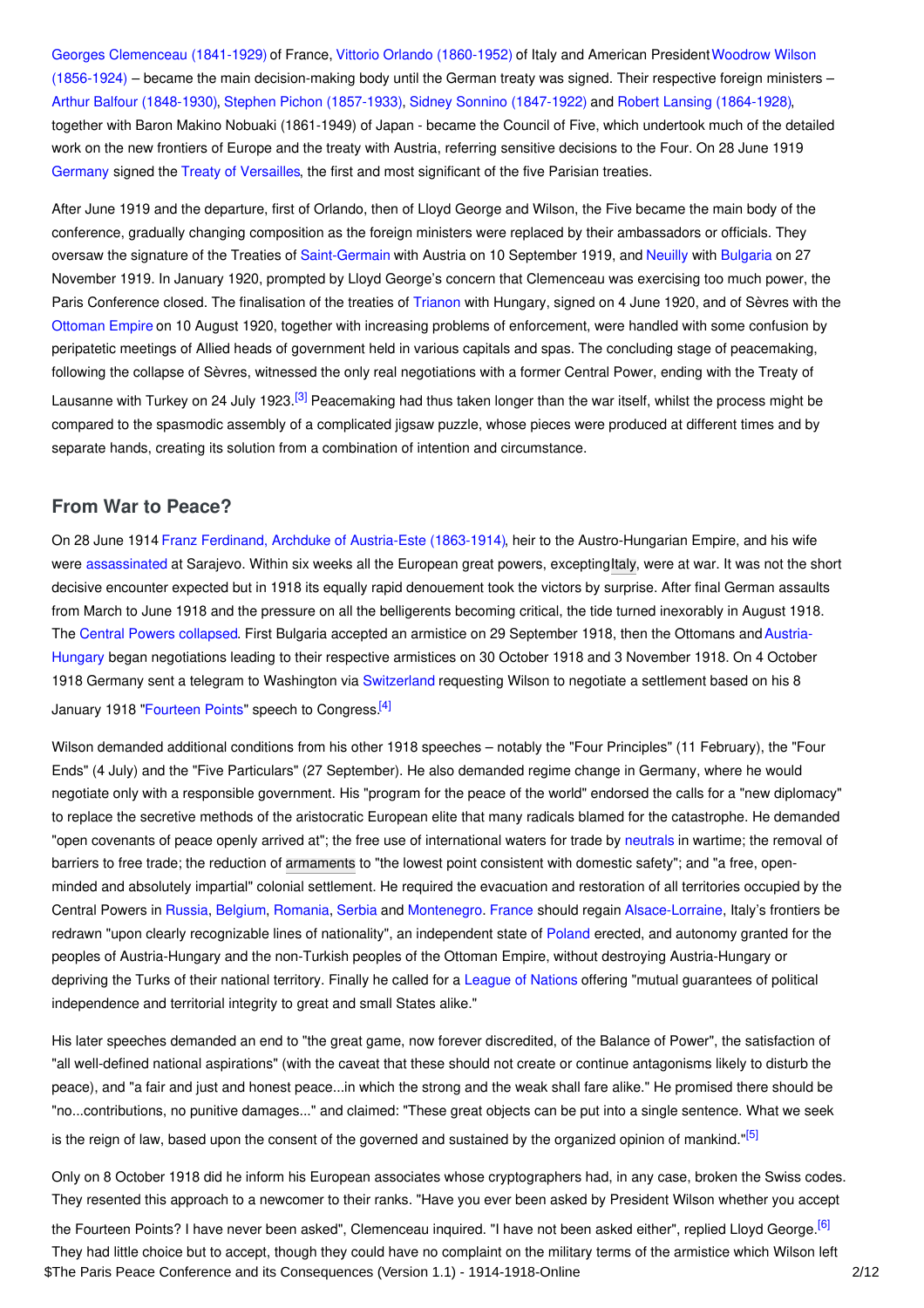to the Allied commanders. Their crippling conditions amounted to surrender. As Germany's leaders discovered the following June, there was no possibility that they could renew hostilities. They believed, however, that their 5 November 1918 pre-armistice agreement with the Allies guaranteed that the treaty would be based upon Wilson's principles.<sup>[\[7\]](#page-9-7)</sup>

<span id="page-2-1"></span>The Allies committed themselves to creating a new mechanism for international diplomacy, to conforming to higher moral standards than any previous peace settlement, and to the delicate task of reconciling reality to Wilson's eloquent but imprecise expositions of liberal values. Could Wilson's promise of secure access to the Baltic to an independent Poland, made up of indisputably Polish populations be delivered and yet maintain the principle of self-determination? The definition of "indisputably Polish populations" was already problematic, but Danzig – the obvious port – was – equally obviously – German, whilst the ethnic composition of the lands needed for a "corridor" from the Polish heartland to Danzig was mixed. Here, as with the Saar coalfields, giving the League sovereignty provided a useful mechanism to reconcile the conflicting principles.<sup>[\[8\]](#page-9-8)</sup> Wilson's points offered opportunities to his colleagues to exploit their imprecisions and for the Germans to cry foul if they were not satisfied.

<span id="page-2-3"></span><span id="page-2-2"></span>The armistice with Germany on 11 November 1918 completed the suspension of hostilities between the Allies and the Central Powers but conflict continued. Lansing recorded in his diary for 22 January 1919, "all the races of Central Europe and the Balkans in fact are actually fighting or about to fight with one another...the Great War seems to have split up into a lot of little wars."<sup>[\[9\]](#page-9-9)</sup> There were armed struggles in the Balkans, Poland was in conflict with its neighbours, and civil war in [Russia](http://ui:CeDiS1418@encyclopedia.1914-1918-online.net/article/international_responses_to_the_russian_civil_war_russian_empire) between the Bolsheviks and various White Russian armies was further complicated by the aspirations of national independence movements in the former Tsarist empire.

Wilson expected resistance from his colleagues in Paris, but he was also aware of another threat. In Russia the overthrow of the Romanovs in February 1917 was followed by the October [Bolshevik](http://ui:CeDiS1418@encyclopedia.1914-1918-online.net/article/revolutions_russian_empire) coup giving Vladimir Ilyich Lenin [\(1870-1924\)](http://ui:CeDiS1418@encyclopedia.1914-1918-online.net/index/names/118640402) and his comrades' control of Moscow and Petrograd and, despite their precarious position, the chance to proselytise a revolutionary alternative to Wilson's reformist liberal capitalist vision. Although Lenin had pragmatically sacrificed territory for the survival of his new regime in the [Brest-Litovsk](http://ui:CeDiS1418@encyclopedia.1914-1918-online.net/article/brest-litovsk_treaty_of) Treaty with Germany in March 1918 and made hinted offers to the Allies to extend trade and other opportunities in return for the withdrawal of their various interventionist forces in 1919, many doubted whether co-existence represented his real objective.<sup>[\[10\]](#page-9-10)</sup> Russia as a state might be impotent but the ideological challenge of communism, preaching class war, world revolution, anti-colonialism and its own version of self-determination represented a persistent, if

<span id="page-2-5"></span><span id="page-2-4"></span>shadowy, threat to the peacemakers, especially at a time of enormous uncertainty in eastern Europe.<sup>[\[11\]](#page-9-11)</sup>

Despite such distractions Germany was the priority for the peacemakers. Yet it took more than two months after the armistice before the conference opened, partly delayed by a general election in Britain in which Lloyd George sought to turn victory into political capital to consolidate his position as the Liberal leader of a predominantly Conservative coalition. This he did on 14 December 1918, but the popular perception that his government would secure massive German payments to offset the costs of the war and bring the ex-German Emperor Wilhelm II to trial and execution, represented hostages to fortune.

Meanwhile Wilson, for whom the mid-term elections had given his rival Republicans control of the Senate, wished to address Congress on 2 December 1918 before he departed for Europe, where he was determined to be America's main negotiator. Clemenceau hoped that, given time, a more federal Germany might emerge, and accompanied by his bitter rival, French President Raymond Poincaré [\(1860-1934\)](http://ui:CeDiS1418@encyclopedia.1914-1918-online.net/index/names/118792652), celebrated the triumphant return of Lorraine and Alsace, lost in 1871, with visits on 8 and 9 December 1918. Christmas and the New Year intervened and, although all were aware of the enormous task before them, it was difficult to refocus immediately. In the inevitable relaxation of tension some key decision-makers fell ill during a virulent influenza epidemic, its spread aided by the massive wartime movement of people and goods, which proved a far greater killer than the war itself.<sup>[\[12\]](#page-9-12)</sup>

## <span id="page-2-6"></span><span id="page-2-0"></span>**The Paris Peace Conference**

Wilson arrived in Europe to scenes of adulation in Paris, London and Rome and the various delegations gathered. On Saturday, 18 January 1919, Poincaré opened the conference, frustrated that this formal role marked the limit of his involvement. The date marked the anniversary of the German Empire's proclamation in 1871 in the Hall of Mirrors at Versailles, which Clemenceau reserved for the treaty's signature. Paris was itself a controversial choice. Wilson rejected Switzerland, fearing the country was "saturated with every kind of poisonous element and open to every hostile element in Europe", leaving Lloyd George powerless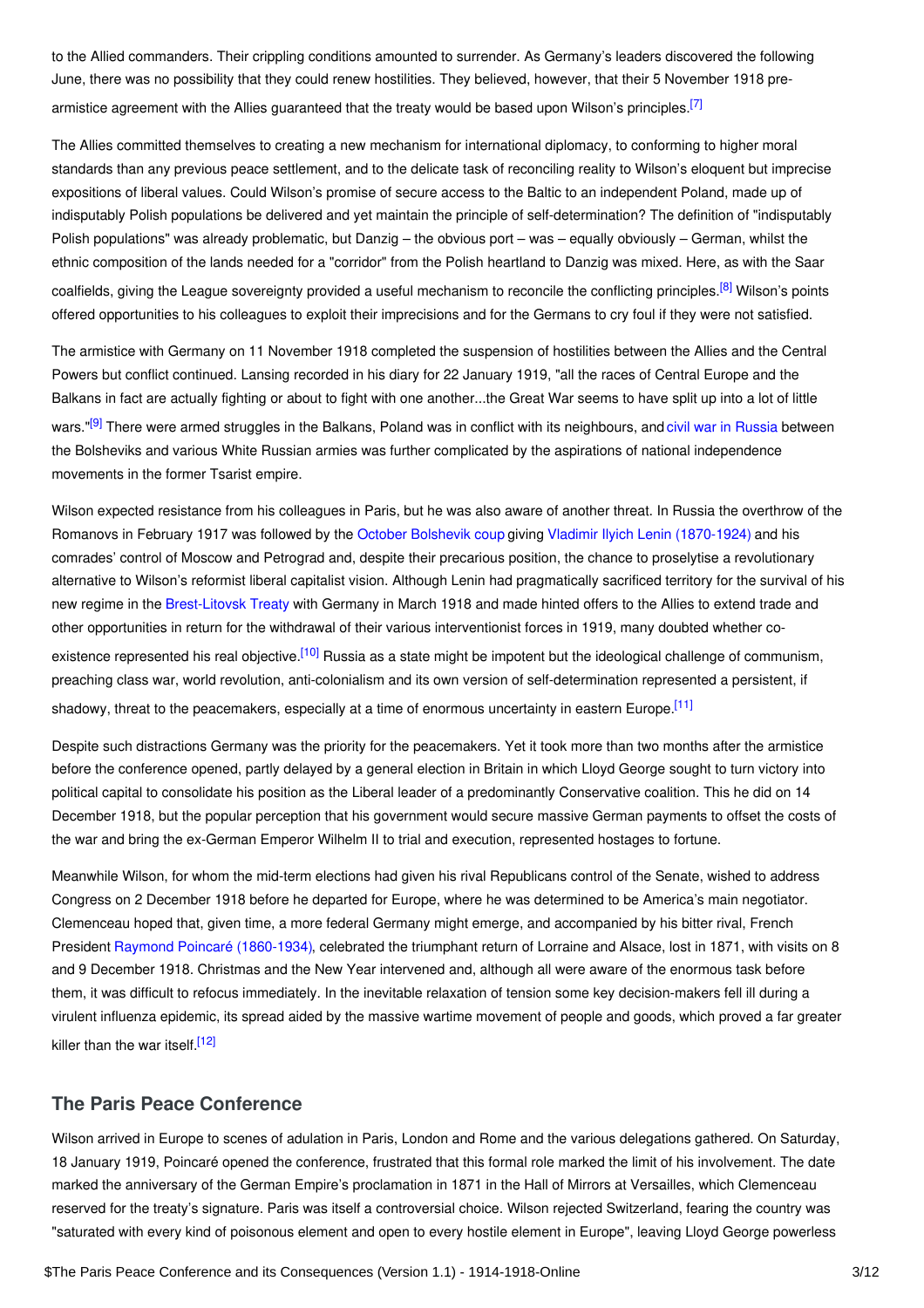<span id="page-3-0"></span>to resist Clemenceau: "I never wanted to hold the Conference in his bloody capital...but the old man wept and protested so much that we gave way."<sup>[\[13\]](#page-9-13)</sup> Paris could facilitate such a massive conference but the atmosphere in a city so recently menaced by German arms was hardly conducive to moderation or generosity.

The French proposed on 29 November 1918 that peacemaking should follow the pattern established in 1814-15. At that time the Treaty of Paris settled the immediate issues relating to France and its former enemies before they joined smaller states and former neutrals at the Congress of Vienna to consider the settlement's wider aspects. The French presupposed an Allied dictation of terms to Germany and then a broader gathering to tackle more general questions. The League was last on their agenda – a move hardly likely to endear the suggestion to Wilson, especially when they stated the Fourteen Points were "not sufficiently defined in their character to be taken as a basis for a concrete settlement of the war." The plan was disregarded and no alternative advanced.<sup>[\[14\]](#page-9-14)</sup>

<span id="page-3-1"></span>Thus the conference opened without a clear agenda, with the German peace terms, the wider aspects of the European and world settlement and questions like the League all under [consideration.](http://ui:CeDiS1418@encyclopedia.1914-1918-online.net/index/names/118666738) The resulting confusion was reflected by Paul Cambon (1843-1924), France's veteran ambassador to London, who lamented: "No matter how hard you try, you cannot imagine the shambles, the chaos, the incoherence, the ignorance here." His brother, Jules Cambon [\(1845-1935\)](http://ui:CeDiS1418@encyclopedia.1914-1918-online.net/index/names/117669229), predicted after the opening ceremony, that the result would be "*une improvisation*"(an improvisation). [\[15\]](#page-9-15)

<span id="page-3-2"></span>The lack of a considered policy meant that the various commissions to establish the Allies' terms assumed that there would be negotiations with the Germans and thus gave themselves room for later concessions by making maximum demands. Their discussions emphasised the differences between them and, recalling the havoc wrought between the victors in 1815 by the wily French diplomat, Charles-Maurice de [Talleyrand-Périgord](http://ui:CeDiS1418@encyclopedia.1914-1918-online.net/index/names/118620606) (1754-1838), the Allies gradually and tacitly accepted that they would not negotiate directly with the Germans, but their original terms often entered the treaty unaltered. The British diplomat Harold Nicolson [\(1886-1968\)](http://ui:CeDiS1418@encyclopedia.1914-1918-online.net/index/names/118587749) reflected: "Had it been known from the outset that no negotiations would ever take place with the enemy, it is certain that many of the less reasonable clauses of the Treaty would never have been inserted."<sup>[\[16\]](#page-9-16)</sup>

<span id="page-3-3"></span>Wilson's principles presupposed equality between states but peacemaking was dominated by the great powers, with the remainder of the thirty-two countries confined to a meaningless formal role in the Plenary Conference, which met only nine times. The Council of Ten proved indecisive and unwieldy and wasted much time listening to the interminable speeches of the smaller powers' representatives outlining their incompatible demands. After a month little progress had been made beyond a first draft of the Covenant of the League of Nations and agreement that Germany forfeit its colonies, though the expert commissions were considering their recommendations.

The leaders also had domestic responsibilities as they sought to manage the transition from war to peace. On 14 February 1919 Wilson departed for Washington for a month. Lloyd George was absent until 5 March 1919, whilst on 19 February 1919, Clemenceau survived an assassination attempt. When Wilson returned in mid-March 1919 a tangle of unresolved problems threatened to overwhelm the conference: Germany's responsibility to redress Allied losses; its eastern and western frontiers; Italian claims to [Fiume](http://ui:CeDiS1418@encyclopedia.1914-1918-online.net/article/fiume); Polish claims to Danzig and Anglo-French differences in the Middle East. The threat of Bolshevism and revolution emphasised the need for decisions. The Council of Ten had not lacked diligence; it had met seventy-two times, initially twice, more recently once a day, and established fifty-eight subcommittees; but it had not reached conclusions.<sup>[\[17\]](#page-9-17)</sup>

<span id="page-3-4"></span>Its replacement, the Council of Four, evolved from informal and wide-ranging meetings in early March 1919 between the resilient [Clemenceau,](http://ui:CeDiS1418@encyclopedia.1914-1918-online.net/index/names/101163959) Lloyd George and Wilson. Orlando joined them from 24 March 1919. Initially with only Professor Paul Mantoux (1877-1956) in attendance as interpreter, in early April they recruited the British cabinet secretary, SirMaurice Hankey [\(1877-1963\),](http://ui:CeDiS1418@encyclopedia.1914-1918-online.net/index/names/119098873) to record their decisions and offer his support to meetings that continued to tackle issues on an*ad hoc* basis.

The current view of the Council – indeed of the whole conference – has been heavily coloured byJohn Maynard Keynes's

(1883-1946) coruscating attack in *The Economic [Consequences](http://ui:CeDiS1418@encyclopedia.1914-1918-online.net/index/names/118561804) of the Peace*, one of the most influential polemics of the 20 th century. Keynes, a British Treasury expert in Paris, published his book in December 1919, only six months after leaving the conference in despair. His brilliant and cruel pen-portraits of Clemenceau, Lloyd George and Wilson (he ignored Orlando) and his seductive reduction of the complexities of peacemaking to what was decided by four men in Wilson's "hot, dry room" have shaped much of the subsequent debate on the settlement.

He portrayed Wilson as a ponderous Presbyterian bamboozled by Lloyd George, the "Welsh Wizard", and bullied by \$The Paris Peace Conference and its Consequences (Version 1.1) - 1914-1918-Online 4/12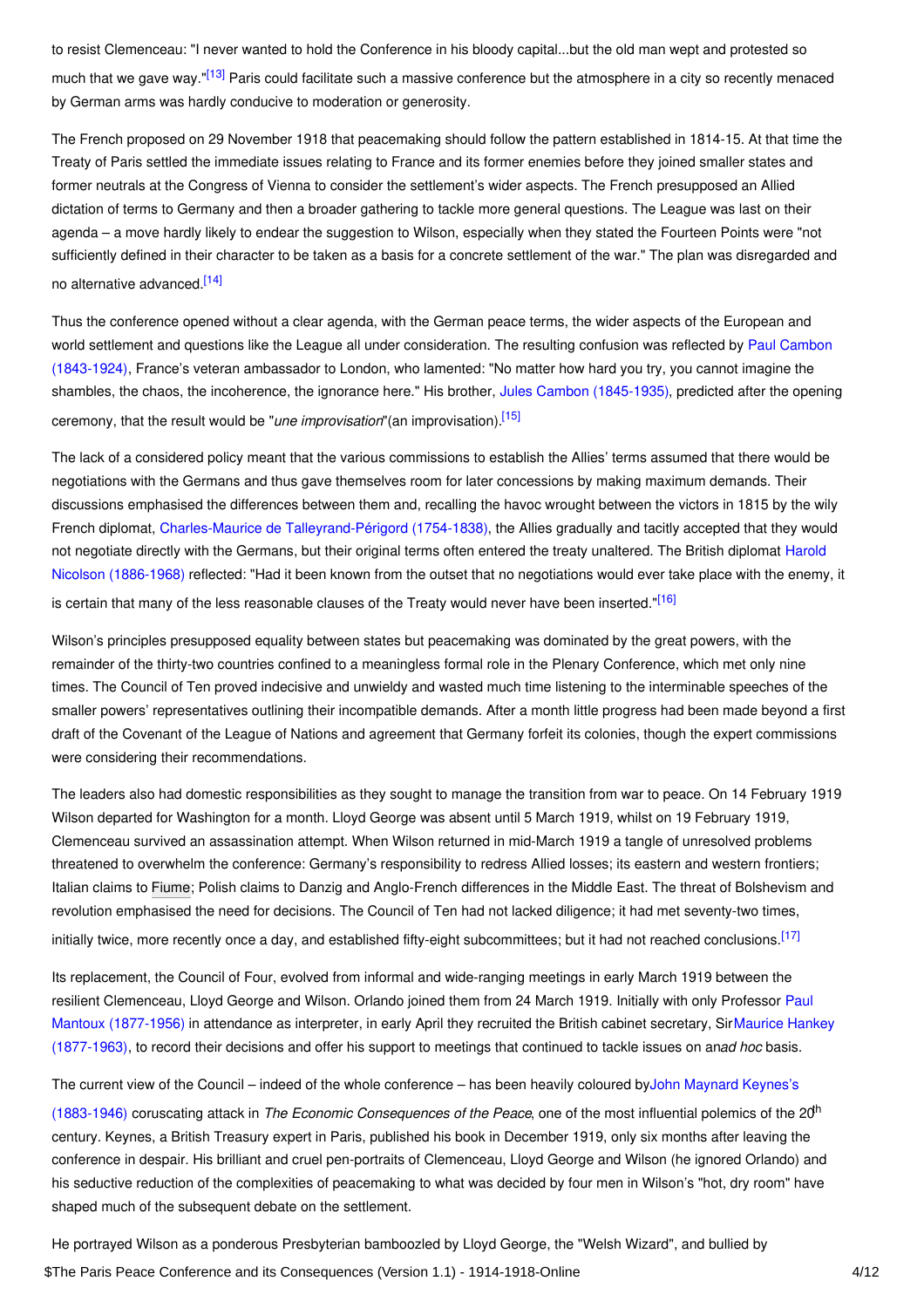Clemenceau, the formidable "Tiger", into betraying his principles and creating a "Carthaginian peace", intent on ruining Germany as effectively as Rome had destroyed Carthage in 146 BC. While neither true, nor certainly a full account of how the settlement was reached – much of which was determined by the Council of Five – nonetheless the "Big Four" did confront the contentious issues.<sup>[\[18\]](#page-9-18)</sup>

<span id="page-4-0"></span>They had differing objectives and aspirations. Wilson insisted that the Covenant of the League of Nations be the first priority and its twenty-six articles the first chapter of all the Paris treaties. He sought to avoid the precipitate rush to war of 1914 by introducing delaying mechanisms before any state could legitimately resort to arms. His original draft included an automatic sanction of war against any member that broke its covenants but the dictates of national sovereignty undermined this revolutionary commitment by all members to defend their mutual political independence and territorial integrity against unprovoked aggression. Instead League members could choose their response to such occurrences, thus rendering dubious the notion of collective security. The League's problem lay in the gap between the expectations of the public that it could avert another great war and the reluctance of politicians to trust an untried experiment. Clemenceau spoke for many when he declared, "There is an old system of alliances called the Balance of Power – this system of alliances, which I do not renounce, will be my guiding thought at the Peace Conference."<sup>[\[19\]](#page-9-19)</sup> Nonetheless the conference found the League helpful in side-stepping the principle of self-determination to provide France with coal from the Saar and Poland with the use of Danzig as a port without awarding either state sovereignty over the respective inhabitants. It was also passed responsibility for minority protection for some national groups left on the wrong side of the new frontiers.<sup>[\[20\]](#page-9-20)</sup>

<span id="page-4-3"></span><span id="page-4-2"></span><span id="page-4-1"></span>Wilson exhorted his colleagues on his voyage to Europe, "Tell me what is right and I will fight for it.<sup>[\[21\]](#page-9-21)</sup> He knew, however, that his speeches had created undeliverable expectations – subjects of the European [empires](http://ui:CeDiS1418@encyclopedia.1914-1918-online.net/article/empire) for whom his words had not been intended, anticipated self-determination as eagerly as aspiring nations in Europe, many of which he had been unaware. Acknowledging that "the hungry expect us to feed them, the roofless look to us for shelter, the sick of heart and body depend on us for cure", he feared "a tragedy of disappointment", a foreboding that cannot have been eased by his [messianic](http://ui:CeDiS1418@encyclopedia.1914-1918-online.net/article/wilsonian_moment) welcomes in Europe.<sup>[\[22\]](#page-9-22)</sup>

<span id="page-4-4"></span>The quick-witted and silver-tongued Lloyd George, who shared Wilson's Gladstonian liberal legacy, but who was more adept at trimming his principles, wanted a stable European continent, freeing Britain to pursue trade and its imperial role. He sought a treaty which would inflict stern justice but without alienating the Germans unnecessarily, especially by assigning too many to foreign rule. He wished, for sentimental as well as pragmatic motives, to create a new major British sphere of interest in the Middle East, an important source of the oil on which the Royal Navy now depended. He was willing to back the Dominion premiers in their quests to control neighbouring former German colonies – though, as he warned Australian Premier Billy Hughes [\(1862-1952\),](http://ui:CeDiS1418@encyclopedia.1914-1918-online.net/index/names/118775235) not to the extent of quarrelling with the [United](http://ui:CeDiS1418@encyclopedia.1914-1918-online.net/article/united_states_of_america) States over the Solomon Islands. He was determined that Britain should receive as much as possible of any German reparation payments, employing all his considerable political and linguistic skills in this pursuit. He was also adamant, against domestic and foreign opposition, that the former Kaiser should be brought to trial. He enjoyed greater support to extend international law beyond prosecuting persons accused of wartime operational crimes to include arraignments of those responsible for the political and military decisions which had occasioned the war and the manner in which it had been fought.<sup>[\[23\]](#page-9-23)</sup>

<span id="page-4-5"></span>In 1915 Britain, France and Russia made extravagant promises in the Treaty of London to secure Italian intervention in the war. Orlando's aim, in the face of disappointment at Italy's war record, the fear that Germany might unite with the rump of Austria, and Wilson's inconvenient predilection for national self-determination, was to secure as much of this bargain as possible. He was successful in moving the Italian frontier to the Brenner with the acquisition of South Tyrol from Austria, which consigned some 250,000 German-speakers to Italian rule. Italy made further gains in Trieste, [Trentino](http://ui:CeDiS1418@encyclopedia.1914-1918-online.net/article/trentino) and Dalmatia but its additional demand for the Adriatic port of Fiume met Wilson's adamant opposition. In protest Orlando quit the conference in late April 1919, returning, without concessions, in early May 1919. This cost Italy its hopes of occupying Izmir [\(Smyrna\)](http://ui:CeDiS1418@encyclopedia.1914-1918-online.net/article/izmirsmyrna) but its absence also forced Wilson to accept, against his own convictions, [Japan's](http://ui:CeDiS1418@encyclopedia.1914-1918-online.net/article/japan) claims to Germany's former Chinese colonies when it too threatened withdrawal.<sup>[\[24\]](#page-9-24)</sup>

<span id="page-4-6"></span>For seventy-seven year old Clemenceau, who had twice seen France invaded by a more populous and powerful Germany, security was key. *Père-la-Victoire* (Old Man Victory) sought this in a number of ways. The French favoured a League with the military capability to enforce the settlement on Germany but Anglo-American opposition scotched this. Clemenceau aimed to weaken Germany: whether by the cession of territory to Poland, [Denmark](http://ui:CeDiS1418@encyclopedia.1914-1918-online.net/article/denmark) or detaching the Saar and Rhineland; the reduction of \$The Paris Peace Conference and its Consequences (Version 1.1) - 1914-1918-Online 5/12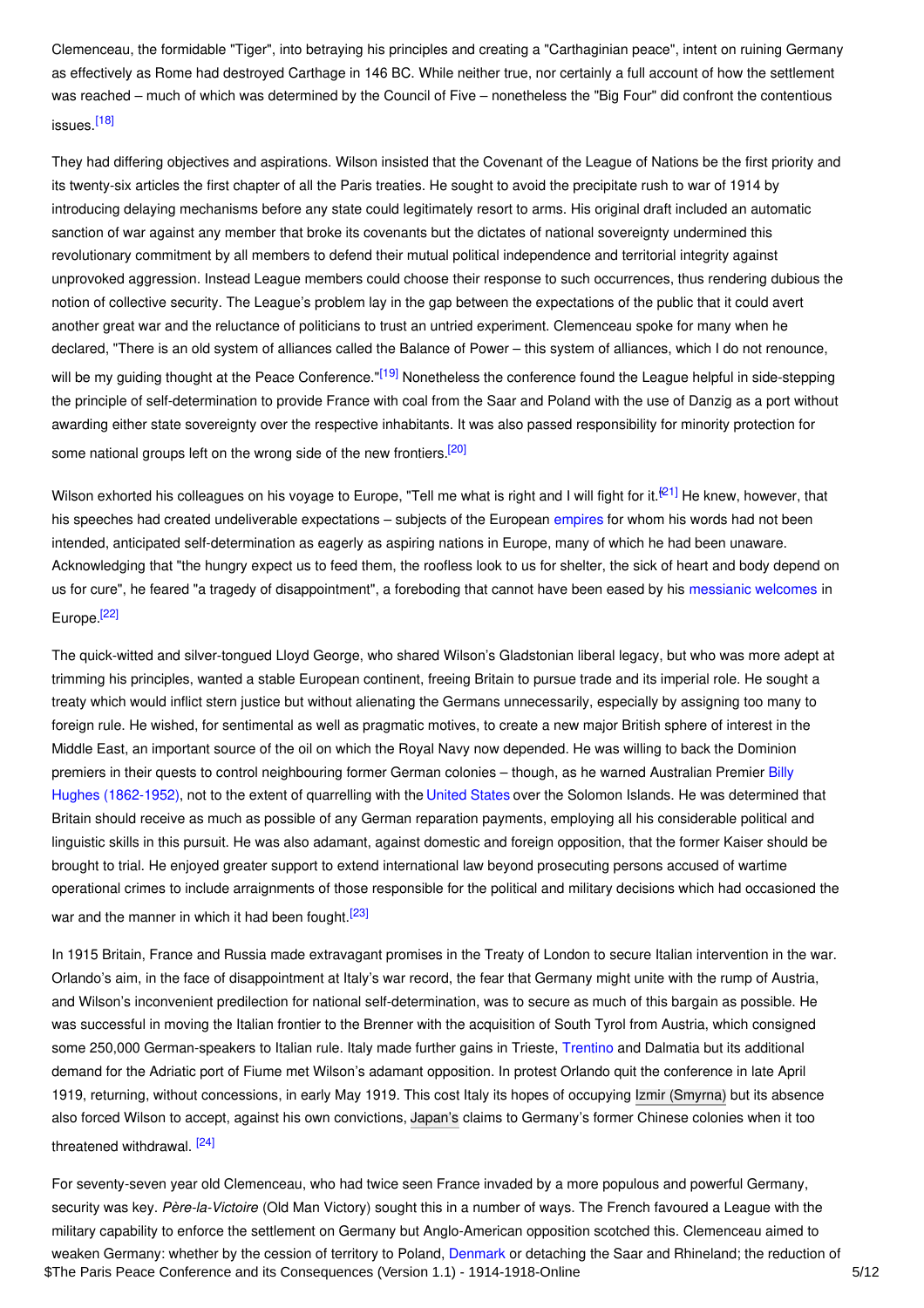Germany's massive armed forces; or by reparations payments, which would hamper its rearmament and assist France repair its ruined provinces. Clemenceau was further anxious to preserve and extend the alliance with Britain and the United States that had been vital to France's victory, and, more speculatively, depending upon the outcome of events in Russia, to rediscover an ally or allies to the east of Germany which could help keep it in check. He had no faith in Wilson's just settlement: "You want to do justice to the Germans. Do not imagine that they will ever forgive us; they will seek only the chance to obtain revenge."<sup>[\[25\]](#page-9-25)</sup>

<span id="page-5-2"></span><span id="page-5-1"></span>The offer of Anglo-American support should Germany launch an unprovoked attack upon France, together with an agreement to occupy the Rhineland for fifteen years and to demilitarize it permanently, persuaded Clemenceau to drop his demands for its separation from Germany. This eased the log-jam of problems and, on 7 May 1919, the Germans received the draft treaty.<sup>[\[26\]](#page-9-26)</sup> Their attempts to negotiate by correspondence, after forensically dissecting its clauses, failed. Lloyd George, however, prompted by disquiet in the British delegation, sought amendments, much to Wilson's disgust and Clemenceau's apprehension. He secured a plebiscite on the fate of Upper Silesia but little else. On 22 June 1919, the German government was given an ultimatum – agree to sign within twenty-four hours or face war. They capitulated.<sup>[\[27\]](#page-10-0)</sup>

<span id="page-5-3"></span>Germany lost Alsace-Lorraine to France, Eupen and [Malmedy](http://ui:CeDiS1418@encyclopedia.1914-1918-online.net/article/eupen-malmedy) to Belgium, northern Schleswig to Denmark, Danzig to the League, and the Polish corridor (which split East and West Prussia), Posen and half of Upper Silesia to Poland, and, eventually, Memel to Lithuania. France was awarded the Saar coal mines, with the territory ceded for fifteen years to the League, after which a plebiscite would determine its destiny. The Rhineland was demilitarized permanently and occupied by the Allies for fifteen years. Germany's losses amounted to over 6.5 million people and 27,000 square miles of land, (10 percent and 13 percent, respectively, of its pre-war resources). It was forbidden union with the rump state of Austria. Germany's forces were restricted to an army of 100,000 long-term volunteers and a tiny navy of 15,000 men without [submarines](http://ui:CeDiS1418@encyclopedia.1914-1918-online.net/article/submarines_and_submarine_warfare) or [dreadnoughts](http://ui:CeDiS1418@encyclopedia.1914-1918-online.net/article/dreadnought_hms). It was forbidden an air force, heavy [artillery](http://ui:CeDiS1418@encyclopedia.1914-1918-online.net/article/artillery), [tanks](http://ui:CeDiS1418@encyclopedia.1914-1918-online.net/article/tanks_and_tank_warfare), poison gas and a general staff. It was obligated to deliver as yet unnamed "war criminals" and as yet unspecified reparations to the victors. Its overseas empire of over 1 million square miles was surrendered to the League for redistribution under mandates – a rather thin veneer for an imperial carve-up.<sup>[\[28\]](#page-10-1)</sup>

## <span id="page-5-4"></span><span id="page-5-0"></span>**A New World Order?**

It was a very different world to that of 1914. The United States made decisive interventions in the war and peacemaking, but this reversal of a century-old tradition of non-involvement in European affairs now seemed a temporary lapse after the Senate's refusal to ratify the Treaty of Versailles. The British Dominions, their identities tempered by war, expected greater autonomy, whilst Irish nationalists sought independence. Four great empires that for centuries had dominated eastern and central Europe and the Middle East had collapsed. In November 1918 Charles I, Emperor of Austria [\(1887-1922\)](http://ui:CeDiS1418@encyclopedia.1914-1918-online.net/index/names/118560077) withdrew as his empire disintegrated whilst Germany became a republic after Wilhelm II, German Emperor's [\(1859-1941\)](http://ui:CeDiS1418@encyclopedia.1914-1918-online.net/index/names/118632892)abdication, though unlike the Romanovs, the Habsburg and Hohenzollern royal families survived. The Ottoman Empire, shorn of its Middle Eastern territories, continued to exist, at least nominally, until, after a rebellion and a successful campaign against the occupying Greek forces, Mustafa Kemal [\(1881-1938\)](http://ui:CeDiS1418@encyclopedia.1914-1918-online.net/index/names/118650793) expelled the Sultan and created the new secular state of Turkey in 1922<sup>[\[29\]](#page-10-2)</sup>

<span id="page-5-6"></span><span id="page-5-5"></span>The Russian revolutions created a dilemma that the peacemakers never resolved. James [Headlam-Morley](http://ui:CeDiS1418@encyclopedia.1914-1918-online.net/index/names/116554398) (1863-1929), a British expert in Paris, observed: "In the discussions everything inevitably leads up to Russia. Then there is a discursive discussion; it is agreed that the point at issue cannot be determined until the general policy on Russia has been settled; having agreed on this, instead of settling it, they pass on to some other subject."<sup>[\[30\]](#page-10-3)</sup> After an abortive attempt to assemble the warring factions for negotiations on the Prinkipo Islands in the Sea of Marmara, the peace conference dismissed one-sixth of the earth's surface in Articles 292 and 293 of the Treaty of Versailles. Only later, and with great reluctance, did other states acknowledge the existence of the Soviet Union and the new Baltic nations.<sup>[\[31\]](#page-10-4)</sup>

<span id="page-5-8"></span><span id="page-5-7"></span>In Europe thousands of miles of new frontiers came into existence. As far east as Germany's boundaries with Poland the peacemakers could decide. Beyond that, deprived of any reliable means of enforcing their will, the new map depended more upon the outcome of wars and armed struggles – as the Chief of the British Imperial General Staff, Sir Henry Wilson (1864-1922), [observed,](http://ui:CeDiS1418@encyclopedia.1914-1918-online.net/index/names/131792652) "The root of evil is that the*Paris writ does not run*." [\[32\]](#page-10-5)

The Balkans changed significantly with Austria, Hungary and Turkey the main losers. The major winner was [Yugoslavia](http://ui:CeDiS1418@encyclopedia.1914-1918-online.net/article/yugoslavia) (technically, until 1929, the Kingdom of the Serbs, Croats and Slovenes). In 1914 Serbia had 33,900 square miles and \$The Paris Peace Conference and its Consequences (Version 1.1) - 1914-1918-Online 6/12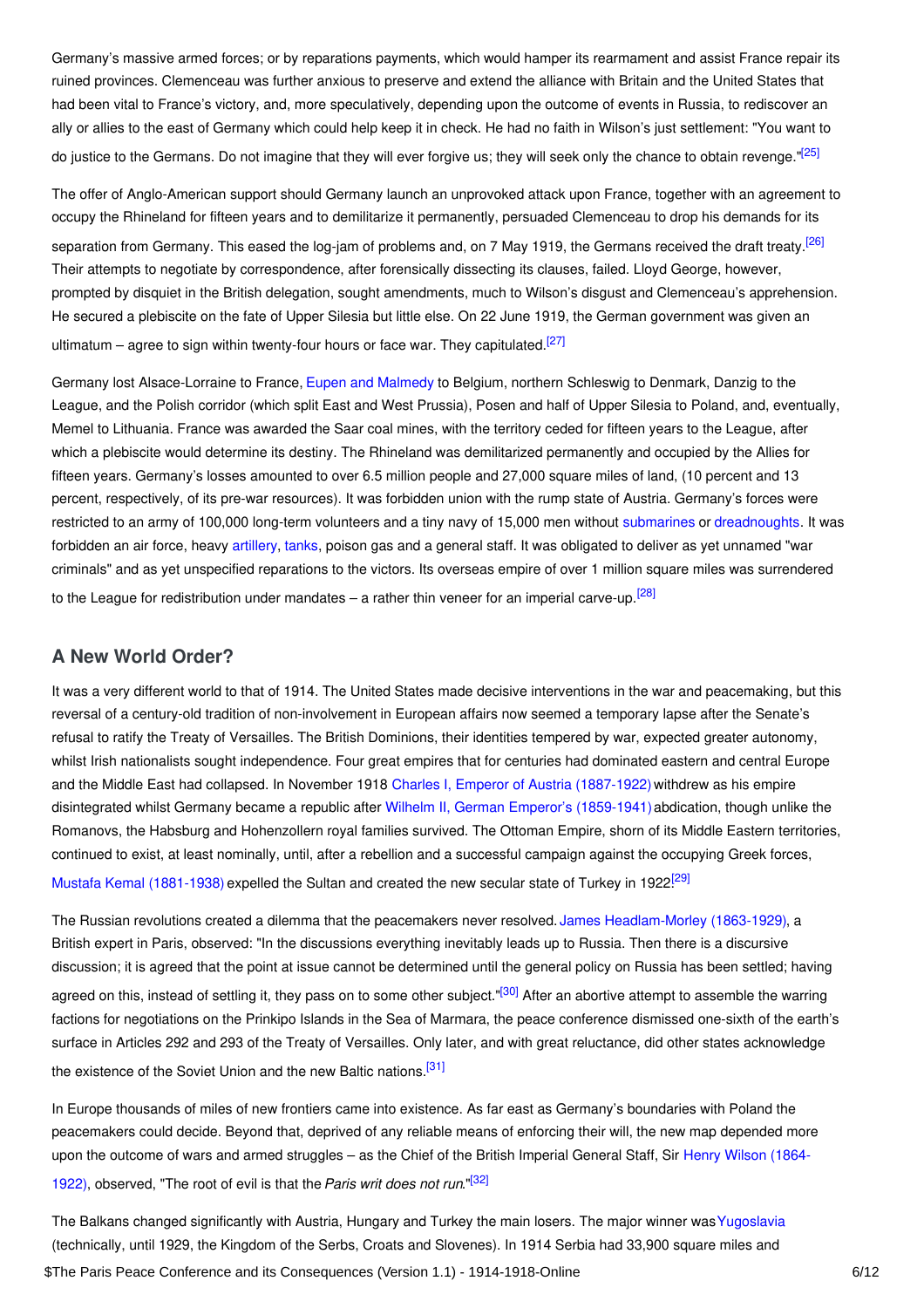<span id="page-6-0"></span>4,600,000 people; Yugoslavia by 1921 had 101,250 square miles and a population of 13,635,000.<sup>[\[33\]](#page-10-6)</sup> [Greece](http://ui:CeDiS1418@encyclopedia.1914-1918-online.net/article/greece) increased from 42,000 square miles and 4,800,000 people in 1914 to (at least temporarily) 60,000 square miles and 7,500,000 inhabitants by

<span id="page-6-2"></span><span id="page-6-1"></span>1921.<sup>[\[34\]](#page-10-7)</sup> Romania more than doubled its pre-war size and population from 53,661 square miles and 7,500,000 people to 113,941 square miles and 16,000,000 people.<sup>[\[35\]](#page-10-8)</sup> Bulgaria, whose hopes of territorial gain (however unrealistic for a defeated power) were disappointed, emerged with 45,000 square miles of territory and a population of 5,200,000 compared to 47,750 square miles and 5,500,000 people in 1914. Its loss of Western Thrace to Greece deprived it of access to the Aegean and, proportionate to its size and wealth, it faced the highest reparations bill of all the Central Powers.<sup>[\[36\]](#page-10-9)</sup>

<span id="page-6-3"></span>The settlement consolidated the Balkans but fragmented Eastern Europe. Finland, Estonia, Latvia, [Lithuania](http://ui:CeDiS1418@encyclopedia.1914-1918-online.net/article/baltic_states_and_finland), Poland, [Czechoslovakia](http://ui:CeDiS1418@encyclopedia.1914-1918-online.net/article/czechoslovakia), Austria and Hungary, together with the Soviet Union, filled the political vacuum left by the collapsed empires. Hungary, which lost two-thirds of its pre-war territory and 58 percent of its population, suffered the heaviest deprivations of any of the defeated powers, losing a third of its Magyar people. Austria reluctantly became an independent state, its population of 8 million mostly in or near Vienna, a city deprived of its *raison d'être* as the imperial governmental, financial and banking centre.<sup>[\[37\]](#page-10-10)</sup>

<span id="page-6-4"></span>Poles, as subjects of the three empires that had partitioned Poland in the 18<sup>th</sup> century, fought on both sides during the war, and Poland's independence rested upon the unlikely outcome that Russia and its enemies, Austria-Hungary and Germany, would all lose. When this happened reborn Poland's ambitions were not modest, reclaiming lands lost in the fourteenth century, but Lloyd George, in particular, fought to limit German losses in Upper Silesia and on the fringes of the Polish corridor. After the 1920 war with Russia, Poland established this new frontier far to the east of the Curzon line [recommended](http://ui:CeDiS1418@encyclopedia.1914-1918-online.net/article/polish-soviet_war_1920-1921) by the conference, creating a state where only 69 percent of the population was Polish and whose neighbours all had grievances against it.<sup>[\[38\]](#page-10-11)</sup>

<span id="page-6-5"></span>Czechoslovakia, based upon the ancient kingdom of Bohemia, with the addition of Slovakia and Moravia, owed much to the efforts of two men, Tomáš Masaryk [\(1850-1937\)](http://ui:CeDiS1418@encyclopedia.1914-1918-online.net/index/names/118578626), whose father was Slovak, and Eduard Beneš [\(1884-1948\)](http://ui:CeDiS1418@encyclopedia.1914-1918-online.net/index/names/118655450), a Czech. Both proselytised hard in exile, eventually gaining Allied endorsement in 1918. Mararyk's hopes of cooperation with Poland were dashed by a dispute over the coal-rich duchy of Teschen. The fate of 3 million German-speaking former subjects of the Austro-Hungarian Empire, to whom Germany laid claim, caused the peacemakers much disquiet. Torn between the principles of selfdetermination and the need to offer Czechoslovakia secure frontiers and economic prosperity, they allocated the area to the Czechs. Romania and Hungary also had disputes with Czechoslovakia, typical of the problems that prevented the new states from cooperating. Yet, if they did not hang together, should Germany, or Russia, or both, revive, they were likely to hang separately.<sup>[\[39\]](#page-10-12)</sup>

<span id="page-6-6"></span>The peacemakers neglected the abject Ottomans throughout 1919, only drafting the terms of Sèvres in London and San Remo in the spring of 1920, by which time conditions were much altered. Sèvres recognised an independent state of [Armenia](http://ui:CeDiS1418@encyclopedia.1914-1918-online.net/article/armenia), imposed strict military restrictions on Turkey, established international control over the Straits and awarded spheres of influence in Anatolia to Italy and France, whilst Greece was given most of Thrace and the opportunity to govern Izmir for five years before a plebiscite decided its fate. The Sultan signed under duress but Kemal's revolt was growing and in 1921 his forces halted the Greeks at the Battle of Sakarya. He then drove them back with increasing speed in 1922, culminating in a massacre at Izmir on 9 September 1922 and a stand-off with a small British force at Chanak, where war was averted by a combination of luck and good sense.

From 20 November 1922 to 4 February 1923 and again from 19 April until 24 July 1923 there were negotiations at Lausanne between Kemal's representatives and the Allies, for whom the British Foreign Secretary, George Curzon [\(1859-1925\)](http://ui:CeDiS1418@encyclopedia.1914-1918-online.net/index/names/119091364), and later the High Commissioner at Constantinople, Sir Horace Rumbold [\(1869-1941\)](http://ui:CeDiS1418@encyclopedia.1914-1918-online.net/index/names/119440296), armed with little else except the secret intelligence gleaned from decoded Turkish communications, played a weak hand well. The new treaty returned Eastern Thrace, Anatolia, Izmir and some of the Aegean islands to Turkey, all the financial and extraterritorial privileges previously enjoyed by the powers were scrapped and there was no mention of Armenia, whose independence Turkey had effectively destroyed in December 1920. The Treaty of Lausanne proved to be the longest-lasting of the post-war settlements, testimony to the virtues of negotiation between participants willing to work within the same parameters and accept the need for compromise.<sup>[\[40\]](#page-10-13)</sup>

<span id="page-6-7"></span>Elsewhere the shape of the modern Middle East, fashioned by a combination of European[imperialism](http://ui:CeDiS1418@encyclopedia.1914-1918-online.net/article/imperialism) and rivalries between local powers, emerged from the collapsed Ottoman Empire. Mesopotamia (now Iraq), Transjordania (Jordan), Syria and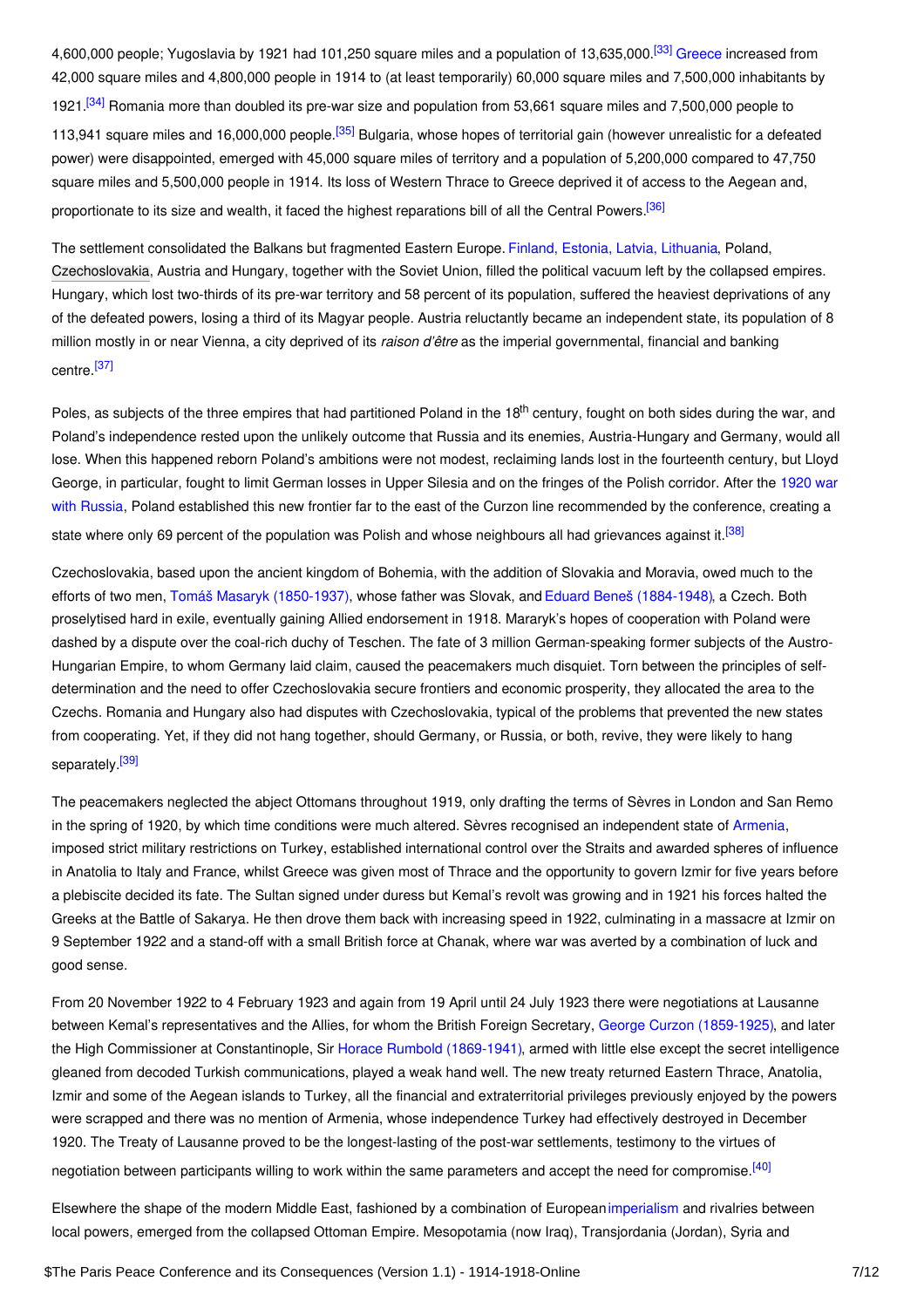Lebanon were shared between Britain and France as mandates with Transjordania originally being a part of the Palestine mandate, whilst the Hejaz (Saudi Arabia) became independent. Palestine, the subject of Britain's own ambitions and conflicting commitments to Arabs and Zionists – the twice or thrice promised land – became an enduring problem. Under the British mandate (1920-1948) increasing numbers of Jewish immigrants, anxious to claim their "National Home", clashed with the indigenous Arab population in the interwar period, whilst the violent birth of the state of Israel in 1948 created a Palestinian refugee problem and a clash of territorial interests which remain unresolved.<sup>[\[41\]](#page-10-14)</sup> In Asia, Japan consolidated its position as a major regional power at the expense of [China](http://ui:CeDiS1418@encyclopedia.1914-1918-online.net/article/china), where disappointment and frustration led to a huge demonstration in Beijing against foreign intervention on 4 May 1919.<sup>[\[42\]](#page-10-15)</sup>

<span id="page-7-3"></span><span id="page-7-2"></span><span id="page-7-1"></span>Two areas of the settlements were particularly controversial, offering a rich source for opponents seeking hypocrisy and doubledealing. According to the American banker, Thomas Lamont [\(1870-1948\)](http://ui:CeDiS1418@encyclopedia.1914-1918-online.net/index/names/124479200), "The subject of reparations caused more trouble, contention, hard feeling and delay at the Paris Peace Conference than any other point of the Treaty."<sup>[\[43\]](#page-10-16)</sup> Yet applying the principle of self-determination ran it very close, as the need to achieve economic viability, defensible frontiers, administrative convenience and efficient communications encountered the ethnic hotch-potch of eastern and central Europe. Both subjects raised expectations that were impossible to satisfy.

## <span id="page-7-0"></span>**Reparations**

Keynes (and many subsequent writers) condemned the reparations settlement. In wartime speeches Wilson and Lloyd George had ruled out seeking an indemnity (the full repayment of war costs). The pre-armistice agreement limited liability to "all damage done to the civilian population of the Allies and their property by the aggression of Germany by land, by sea, and from the air" (reparations). This suggested Belgium and France would receive most of the payments since Britain had suffered little direct damage and the Dominions none. Hughes objected vociferously and Lloyd George's sincerity towards the pre-armistice

<span id="page-7-4"></span>agreement (despite his painstaking draftsmanship) has been questioned.<sup>[\[44\]](#page-10-17)</sup>

In Paris, with Clemenceau and Lloyd George now adamant that they were entitled to full compensation and Wilson insistent that they were not, a crisis loomed. It was "solved" by a classic short-term fix replete with unintended consequences – Articles 231 and 232 of the treaty – which asserted the Allied moral right to compensation from Germany (and its allies) for all their losses because Germany (and its allies) were responsible for the war. Accepting that Germany could not meet the full bill, they limited their actual claims in an Annex to certain categories of civilian damage but, at Britain's insistence, these included the costs of pensions and allowances paid to servicemen and their families. Wilson acceded to the dubious argument that service personnel were merely civilians in uniform, hoping to create a fairer basis for the distribution of an anticipated fixed German payment to discharge all its debts.<sup>[\[45\]](#page-10-18)</sup>

<span id="page-7-5"></span>The Four could not agree on such a sum, instead setting up a Reparation Commission to make recommendations in 1921. When it did the inclusion of pensions theoretically nearly doubled Germany's liabilities but, equally, most of its demand for £6.6 billion was "phoney money" – window dressing to mollify Allied public opinion. Of the three series of bonds Germany was to issue, over £4 billion were C bonds which no one believed would be paid. Its real debt, under the A and B bonds, was therefore about £2.5 billion, well within British and American estimates of its capacity to pay.

Early attempts to persuade Germany to comply culminated in the Franco-Belgian in[vasion](http://ui:CeDiS1418@encyclopedia.1914-1918-online.net/article/ruhr_occupation) of the Ruhr in 1923. After Poincaré abandoned this adventure, the Americans led two attempts to create workable schedules of payments, in the Dawes (1924) and Young (1929) Plans. Germany defaulted on its reparation liabilities in 1932, after paying about £1.1 billion including deliveries in kind. Meanwhile, between 1924 and 1930, foreign investors, mostly American, lent it about £1.27 billion, most of which Adolf Hitler (1889-1945) refused to repay, prompting a suggestion of American ["reparations"](http://ui:CeDiS1418@encyclopedia.1914-1918-online.net/index/names/118551655) to Germany.<sup>[\[46\]](#page-10-19)</sup>

<span id="page-7-7"></span><span id="page-7-6"></span>Faced, unlike Germany, with heavy reconstruction costs and sizeable external debts of £3.7 billion, of which £2.96 billion was owed to the United States,<sup>[\[47\]](#page-10-20)</sup> the Allies suggested an all-round cancellation of inter-allied debt in return for reducing Germany's liabilities. The Americans rejected the argument that some had paid for victory with blood and others with treasure. President Calvin Coolidge's [\(1872-1933\)](http://ui:CeDiS1418@encyclopedia.1914-1918-online.net/index/names/118669974) response was typically laconic: "Well, they hired the money, didn't they?"

<span id="page-7-8"></span>Inter-allied debts and reparations contributed to the financial and economic tangles of the 1920s that culminated in the Great

Depression after Wall Street crashed in October 1929.<sup>[\[48\]](#page-10-21)</sup> German nationalists exploited their interpretation of an exclusive \$The Paris Peace Conference and its Consequences (Version 1.1) - 1914-1918-Online 8/12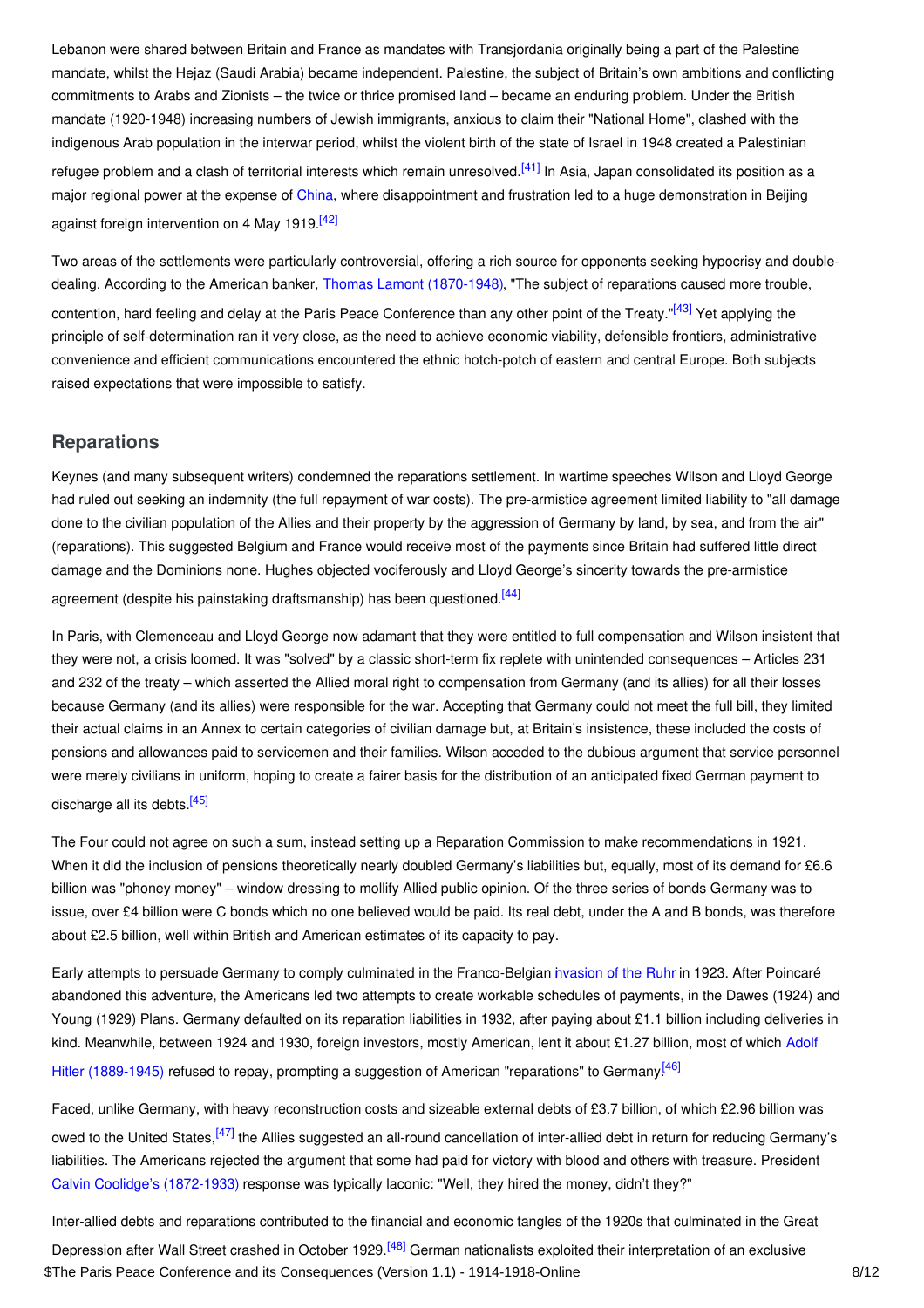<span id="page-8-2"></span>responsibility for the war (which Article 231 did not assert) to good effect in their struggle against the treaty. Everyone agreed that some compensation was due but the weight of public expectations made it impossible to find a mutually acceptable figure and the Allies marred their case for redress by their Jesuitical behaviour.<sup>[\[49\]](#page-10-22)</sup>

## <span id="page-8-0"></span>**National Self-Determination**

The hope that national self-determination would create a secure and contented Eastern Europe in place of the former multinational empires was soon dashed. The French predicted that German revisionism would begin here and the region's instability and bitterness helped to poison post-war international relations. All the new states were dissatisfied with their frontiers, whilst the ethnic kaleidoscope resulting from centuries of wars, migrations and inter-marriage meant that none was a truly national entity, each containing minorities that were resented and feared. The peacemakers did establish a system of protection for these minorities, partly to encourage their assimilation and partly to avoid their supplying neighbouring kin-states with an excuse to disrupt the new order. But then they washed their hands, passing responsibility to the League. Hitler's exploitation of the Sudetenland Germans in his 1938 dismantling of Czechoslovakia represented the nightmare they sought to avoid, whilst Balfour's sardonic comment summarises the insoluble nature of the problems: "General Edward A. Plunkett's [\(1870-1926\)](http://ui:CeDiS1418@encyclopedia.1914-1918-online.net/index/names/1053669526) solution of our eastern European difficulties is that we should put the whole area in charge of a genius. We have no genius's [sic] available. <sup>[\[50\]](#page-10-23)</sup>

<span id="page-8-4"></span><span id="page-8-3"></span>Self-determination had implications far beyond Europe. "What effect," asked Lansing, "will it have on the Irish, the Indians, the Egyptians and the nationalists among the Boers? Will it not breed discontent, disorder and rebellion?"<sup>[\[51\]](#page-10-24)</sup> He was correct, not least because the Europeans had dealt their own image of moral superiority a terrible blow in four years of brutal warfare. A sustained post-war insurgency campaign by the Irish Republican Army against British Crown forces led in 1920 to the partition of [Ireland](http://ui:CeDiS1418@encyclopedia.1914-1918-online.net/article/ireland) into the Irish Free State in the south whilst in the north six of the nine counties of historic Ulster remained part of the United Kingdom. The Indian National Congress, originally established to promote dialogue with Britain, was already pressing for home rule before the war, radicalised by Curzon's attempt to partition Bengal. Now led by Mohandas Gandhi [\(1869-1948\)](http://ui:CeDiS1418@encyclopedia.1914-1918-online.net/index/names/118639145), frustrated in its efforts to gain recognition in Paris and dismayed by the Rowlatt Bills and the Armritsar [massacre](http://ui:CeDiS1418@encyclopedia.1914-1918-online.net/article/amritsar_massacre_of), it initiated the first of a series of non-cooperation campaigns to encourage Britain to quit [India](http://ui:CeDiS1418@encyclopedia.1914-1918-online.net/article/british_india). In Egypt three years of widespread anti-British violence began in March 1919, before Britain imposed partial independence in 1922, under which it retained control of defence and the Suez Canal. France, with a quarter of its inter-war army based in North Africa, struggled until 1926 to suppress the Rif revolt in Morocco, led by Abd el-Krim [\(1882-1963\)](http://ui:CeDiS1418@encyclopedia.1914-1918-online.net/index/names/11864646X), whose guerrilla tactics influencedHo Chi Minh [\(1890-1969\)](http://ui:CeDiS1418@encyclopedia.1914-1918-online.net/index/names/11855168X), Mao Zedong (1893-1976) and Che Guevera [\(1928-1967\)](http://ui:CeDiS1418@encyclopedia.1914-1918-online.net/index/names/118543369). Meanwhile in [Indochina](http://ui:CeDiS1418@encyclopedia.1914-1918-online.net/article/indochina), Ho Chi Minh, who had [unsuccessfully](http://ui:CeDiS1418@encyclopedia.1914-1918-online.net/index/names/118577425) tried to submit the Vietnamese national case to the Paris conference, exploited the growing resentment against French colonial rule in the 1930s. As Lansing had predicted, self-determination was a phrase "simply loaded with dynamite" and, once detonated, the explosion was impossible to contain.<sup>[\[52\]](#page-10-25)</sup>

## <span id="page-8-5"></span><span id="page-8-1"></span>**Conclusion**

<span id="page-8-6"></span>Nicolson was typical of many Anglo-American participants when he declared, "We came to Paris convinced that the new order was about to be established; we left it convinced that the old order had merely fouled the new."<sup>[\[53\]](#page-10-26)</sup>This harsh judgement has been echoed by many subsequent historians, though the release of governmental archives from the 1960s onwards and recognition that the contemporary record of tackling ethnic nationalism and ideological extremism has not been brilliant, has prompted some more sympathetic appraisals. [\[54\]](#page-10-27)

<span id="page-8-7"></span>The peacemakers knew their main responsibility was to integrate Germany into an international framework permitting it appropriate power and influence without overwhelming its neighbours. They hoped a democratic Germany, accepting its defeat, would concede that the settlement was just and execute the treaty. Yet in November 1918, with clear German victory in the east and its troops still [occupying](http://ui:CeDiS1418@encyclopedia.1914-1918-online.net/article/occupation_after_the_war_belgium_and_france) Northern France and Belgium, defeat was a difficult concept to grasp and it is arguable that no treaty based on such a premise would ever have been acceptable to Germany, even had the Allies been more amenable to negotiation.

Britain and France were left to execute a settlement that the Americans had heavily influenced but now reneged upon. Britain favoured modifying the terms in the hope of reconciling Germany, France preferred rigid enforcement to nullify German power. \$The Paris Peace Conference and its Consequences (Version 1.1) - 1914-1918-Online 9/12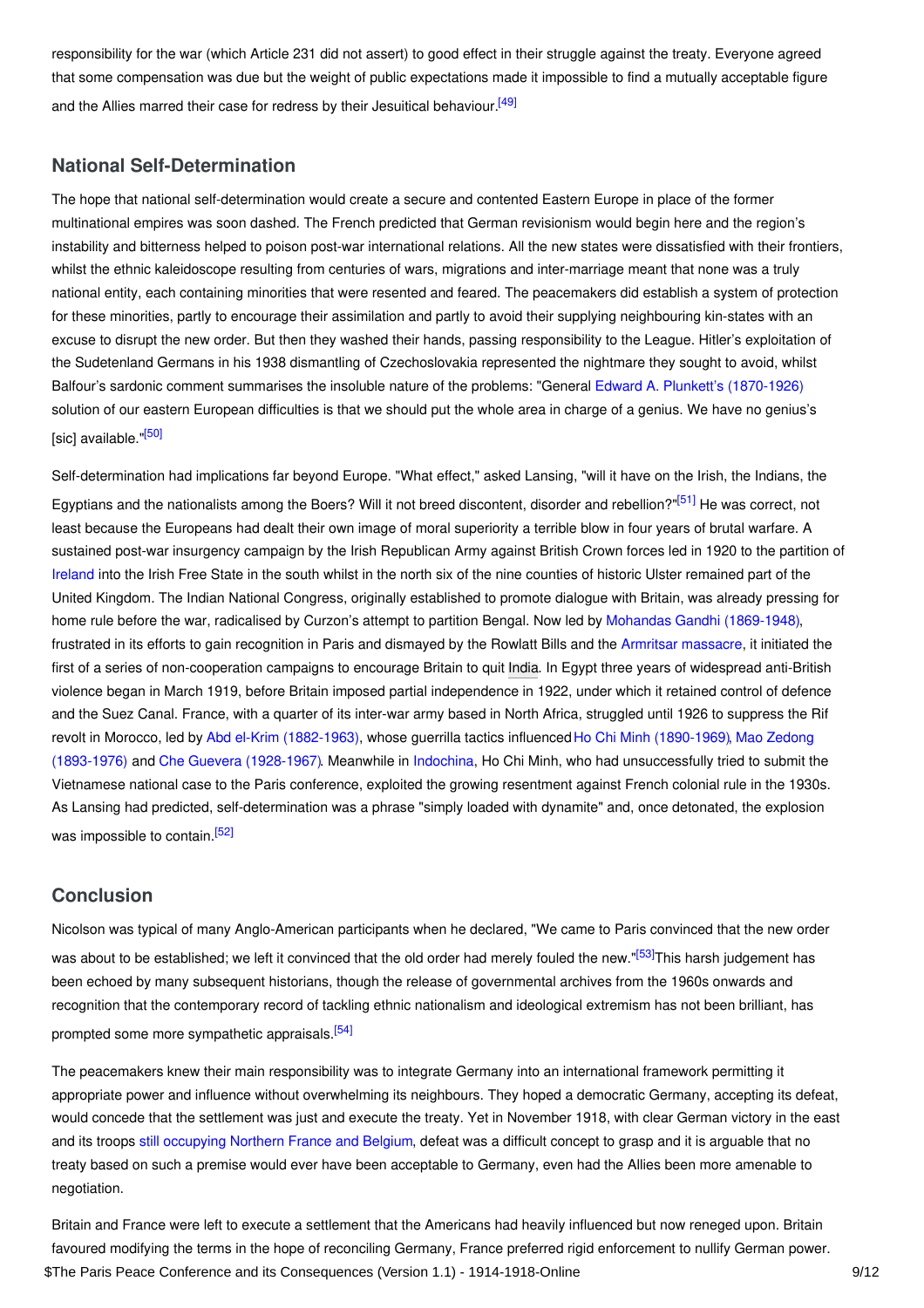As a result they veered between conciliation and coercion, effectively stymying both policies, contributing, in part, to an outcome in 1939 that neither wanted. Yet the responsibility for this new catastrophe cannot be attributed to the peacemakers alone as they sought to remedy the ills that drove Europe to war in 1914. The settlements they reached were not perfect and contained potential seeds of further conflict but also offered the hope for a better future. Lloyd George, in October 1922, was the last of the Four to leave office. Much would depend on how their successors interpreted and implemented their legacy.

<span id="page-9-27"></span>Alan Sharp, University of Ulster<sup>[\[55\]](#page-11-2)</sup>

#### Section Editor: Robert [Gerwarth](https://encyclopedia.1914-1918-online.net/contributors/Robert_Gerwarth)

#### <span id="page-9-0"></span>**Notes**

- <span id="page-9-1"></span>1. [↑](#page-0-1) All monetary figures are in £ sterling (gold). One British pound sterling was worth twenty German marks or 4.70 US dollars. Lloyd George, David: The Truth about the Peace Treaties, vol. I, London 1938, p. 565.
- <span id="page-9-2"></span>2. [↑](#page-0-2) Clout, Hugh: After the Ruins. Restoring the Countryside of Northern France after the Great War, Exeter 1996, pp. 273- 300.
- <span id="page-9-3"></span>3. [↑](#page-1-1) Marston, F.S.: The Peace Conference of 1919. Organisation and Procedure, Oxford 1944; Sharp, Alan: The Versailles Settlement. Peacemaking After the First World War, 1919-1923, Basingstoke 2008, pp. 19-41.
- <span id="page-9-4"></span>4. [↑](#page-1-2) Stevenson, David: With Our Backs to the Wall. Victory and Defeat in 1918, London 2011, pp. 30-169 and*passim* demonstrates the enormous problems faced by all the belligerents.
- <span id="page-9-5"></span>5. [↑](#page-1-3) Wilson's 1918 speeches are printed in: Temperley, H.W.V. (ed.): A History of the Peace Conference of Paris, vol. I, Oxford 1920, pp. 431-38.
- <span id="page-9-6"></span>6. [↑](#page-1-4) Seymour, Charles (ed.): The Intimate Papers of Colonel House, vol. IV, London 1928, p. 167.
- <span id="page-9-7"></span>7. [↑](#page-2-1) Lowry, Bullitt: Armistice 1918, Ohio 1996, pp. 117-46 and *passim*.
- <span id="page-9-8"></span>8. [↑](#page-2-2) Sharp, Versailles 2008, pp. 128-31 and 121-24.
- <span id="page-9-9"></span>9. [↑](#page-2-3) Perman, David: The Shaping of the Czechoslovak State, Leiden 1962, p. 105.
- <span id="page-9-10"></span>10. [↑](#page-2-4) The British diplomat, Sir Esmé Howard [\(1863-1939\)](http://ui:CeDiS1418@encyclopedia.1914-1918-online.net/index/names/118900021), suggested, "...no real peace with him can be hoped for. Any peace he and the Bolshevik leaders made with us will only be like Brest-Litovsk to gain breathing time. Otherwise it is war to the knife, underground if not above it." See: Debo, Richard K.: Survival and Consolidation. The Foreign Policy of Soviet Russia 1918-1921, Montreal 1992, p. 36.
- <span id="page-9-11"></span>11. [↑](#page-2-5) Debo, Survival 1992, pp. 34-54, 71-84; Levin, N.G.: Woodrow Wilson and World Politics, New York 1968,*passim.*
- <span id="page-9-12"></span>12. [↑](#page-2-6) Sharp, Alan: Dreamland of the Armistice, in: History Today 58 (2008), pp. 28-34.
- <span id="page-9-13"></span>13. [↑](#page-3-0) MacMillan, Margaret: Peacemakers. The Paris Conference of 1919 and Its Attempt to End War, London 2001, p. 35.
- <span id="page-9-14"></span>14. [↑](#page-3-1) Baker, Ray S.: Woodrow Wilson and the World Settlement, vol. III, New York 1922, pp. 56-65.
- <span id="page-9-15"></span>15. [↑](#page-3-2) Cambon, Paul: Correspondance, vol. III, Paris 1946, p. 311; Nicolson, Harold: Peacemaking 1919, London 1933, p. 242.
- <span id="page-9-16"></span>16. [↑](#page-3-3) Nicolson, Peacemaking 1933, p. 100.
- <span id="page-9-17"></span>17. [↑](#page-3-4) Sharp, Versailles 2008, pp. 28f.
- <span id="page-9-18"></span>18. [↑](#page-4-0) Keynes, John Maynard: The Economic Consequences of the Peace, London 1919.
- <span id="page-9-19"></span>19. [↑](#page-4-1) MacMillan, Peacemakers 2001, p. 31
- <span id="page-9-20"></span>20. [↑](#page-4-2) Henig, Ruth: The League of Nations, London 2010, *passim.*
- <span id="page-9-21"></span>21. [↑](#page-4-3) Shotwell, James T.: At the Paris Peace Conference, London 1937, p. 78.
- <span id="page-9-22"></span>22. [↑](#page-4-4) Manela, Erez: The Wilsonian Moment. Self-Determination and the International Origins of Anticolonial Nationalism, Oxford 2007, *passim*; Creel, George: The War, the World and Wilson, New York 1920, pp. 161f; Knock, Thomas: To End All Wars. Woodrow Wilson and the Quest for a New World Order, Princeton 1992, pp. 194-99; Morton, Brian: Woodrow Wilson, United States. Makers of the Modern World, London 2008, pp. 133-204.
- <span id="page-9-23"></span>23. [↑](#page-4-5) Lentin, Antony: Lloyd George and the Lost Peace. From Versailles to Hitler, 1919-1940, Basingstoke 2001, pp. 1-22; Sharp, Alan: David Lloyd George, Great Britain. The Makers of the Modern World, London 2008, pp. 90-164; MacMillan, Peacemakers 2001, pp. 43-57; Bass, Gary J.: Stay the Hand of Vengeance. The Politics of War Crimes Tribunals, Princeton 2000, pp. 64-70; Willis, James F.: Prologue to Nuremberg. The Politics and Diplomacy of Punishing War Criminals of the First World War, Westport 1982, pp. 49-86.
- <span id="page-9-24"></span>24. [↑](#page-4-6) Di Scala, Spencer: Vittorio Orlando, Italy. Makers of the Modern World, London 2010, pp. 135-79.
- <span id="page-9-25"></span>25. [↑](#page-5-1) Watson, David: Georges Clemenceau, France. Makers of the Modern World, London 2008, pp. 67-146; Duroselle, Jean-Baptiste: Clemenceau, Paris 1988, pp. 720-73.
- <span id="page-9-26"></span>26. [↑](#page-5-2) Hankey, Maurice: The Supreme Control at the Paris Peace Conference. 1919, London 1963, pp. 97-106; Roskill, Stephen: Hankey. Man of Secrets, vol. II, London 1970 onwards, pp. 73-80.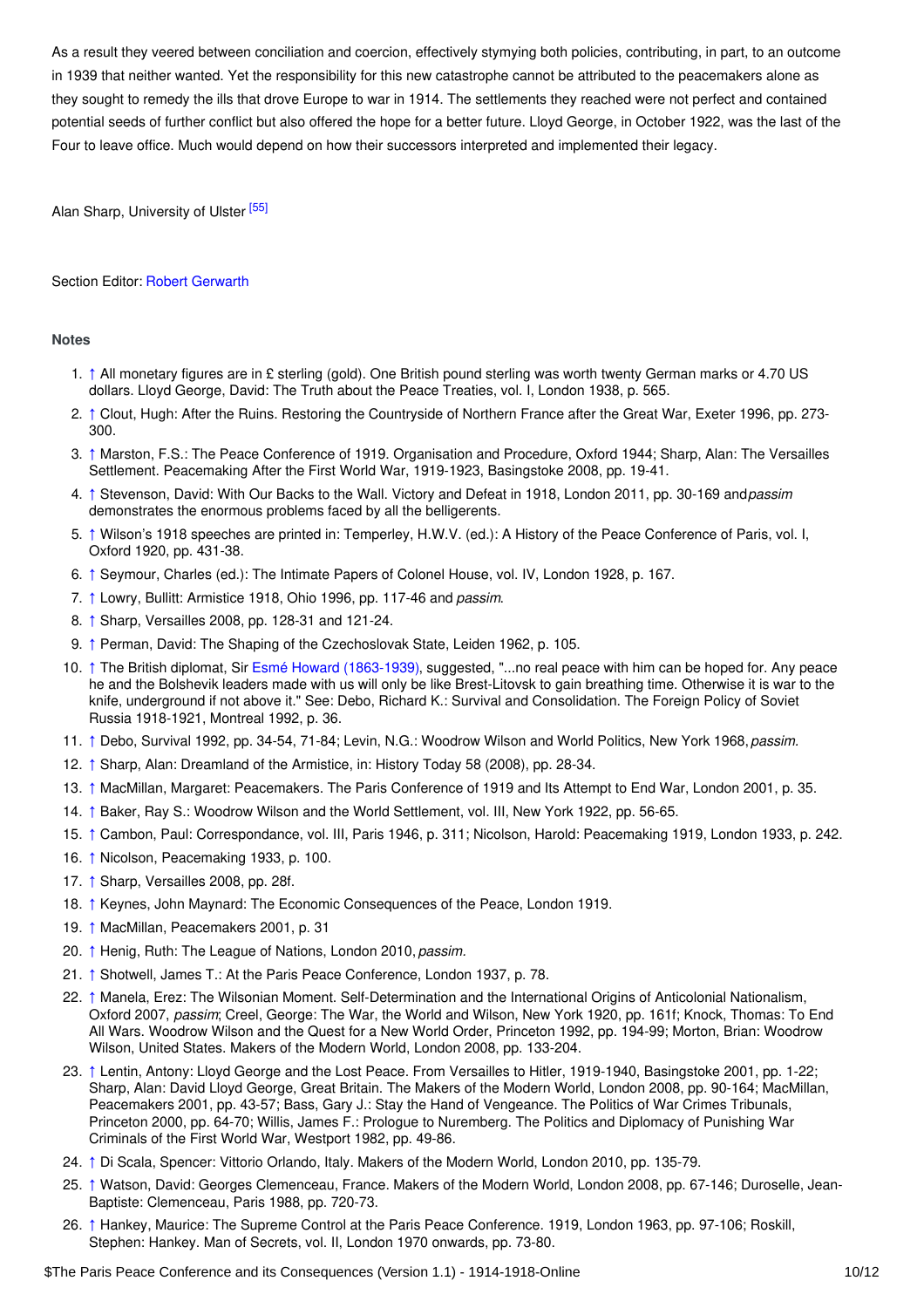- <span id="page-10-0"></span>27. [↑](#page-5-3) Sharp, Versailles 2008, pp. 37ff.
- <span id="page-10-1"></span>28. [↑](#page-5-4) Sharp, Versailles 2008, pp.109-38.
- <span id="page-10-2"></span>29. [↑](#page-5-5) Steiner, Zara: The Lights That Failed. European International History 1919-1933, Oxford 2005, pp. 1-11.
- <span id="page-10-3"></span>30. [↑](#page-5-6) Headlam-Morley, James: A Memoir of the Paris Peace Conference 1919, London 1972, pp. 7f.
- <span id="page-10-4"></span>31. [↑](#page-5-7) United States Department of State: The Treaty of Versailles and After. Annotations of the Text of the Treaty, New York, 1968, pp. 578f; Alston, Charlotte: Antonius Piip, Zigfrīds Meierovics and Augustinas Voldemaras. The Baltic States, London 2010, pp. 49-135.
- <span id="page-10-5"></span>32. [↑](#page-5-8) MacMillan, Peacemakers 2001, p.7.
- <span id="page-10-6"></span>33. [↑](#page-6-0) Djokić, Dejan: Pašić and Trumbić. The Kingdom of Serbs, Croats and Slovenes, London 2010, pp. 59-142.
- <span id="page-10-7"></span>34. [↑](#page-6-1) Dalby, Andrew: Eleftherios Venizelos, Greece. Makers of the Modern World, London 2010, pp. 79-141.
- <span id="page-10-8"></span>35. [↑](#page-6-2) Hitchins, Keith: Ion I C Brătianu, Romania. Makers of the Modern World, London 2011, pp. 107-48.
- <span id="page-10-9"></span>36. [↑](#page-6-3) Crampton, R.J.: Aleksandǔr Stamboliǐskǐ, Bulgaria. Makers of the Modern World, London 2009, pp. 75-109.
- <span id="page-10-10"></span>37. [↑](#page-6-4) Cartledge, Bryan: Mihály Károlyi and István Bethlen, Hungary. Makers of the Modern World, London 2009, pp. 22-106; Bulloch, Jamie: Karl Renner, Austria. Makers of the Modern World, London 2009, pp. 73-91.
- <span id="page-10-11"></span>38. [↑](#page-6-5) Praźmowska, Anita: Ignacy Paderewski, Poland. Makers of the Modern World, London 2009, pp. 61-116.
- <span id="page-10-12"></span>39. [↑](#page-6-6) Neville, Peter: Eduard Beneš and Tomáš Masaryk, Czechoslovakia. Makers of the Modern World, London 2010, pp. 39- 87.
- <span id="page-10-13"></span>40. [↑](#page-6-7) Mango, Andrew: From the Sultan to Atatürk, Turkey. Makers of the Modern World, London 2009, pp. 105-76.
- <span id="page-10-14"></span>41. [↑](#page-7-1) Fraser, T.G. / Mango, Andrew / McNamara, Robert: The Makers of the Modern Middle East, London 2011,*passim*.
- <span id="page-10-15"></span>42. [↑](#page-7-2) Clements, Jonathan: Prince Saionji, Japan. Makers of the Modern World, London 2008, pp. 111-44; Clements, Jonathan: Wellington Koo, China. Makers of the Modern World, London 2008, pp. 55-107.
- <span id="page-10-16"></span>43. [↑](#page-7-3) MacMillan, Peacemakers 2001, p. 191.
- <span id="page-10-17"></span>44. [↑](#page-7-4) Lentin, Lloyd George 2001, pp. 39-43.
- <span id="page-10-18"></span>45. [↑](#page-7-5) Lentin, Antony: Maynard Keynes and the "Bamboozlement" of Woodrow Wilson. What Really Happened at Paris? (Wilson, Lloyd George, pensions and pre-armistice agreement), in: Diplomacy and Statecraft 15/4 (2004), pp. 725-63; Lentin, Antony: The Last Political Law Lord. Lord Sumner (1859-1934), Newcastle 2008, pp.90f.
- <span id="page-10-19"></span>46. [↑](#page-7-6) The estimate of Germany's payments comes from Weill-Raynal, Etienne: Les Reparations allemandes et la France, vol. III, Paris 1947, pp. 769ff; Ferguson, Niall: The Pity of War, London 1998, p. 417 suggests similar figures. Schuker, Stephen: American 'Reparations' to Germany, 1919-1933. Implications for the Third-World Debt Crisis, Princeton 1988.
- <span id="page-10-20"></span>47. [↑](#page-7-7) Sally Marks comments that, without German reparations, "...German economic dominance would be tantamount to victory. Reparations would both deny Germany that victory and spread the pain of undoing the damage done." In: Marks, Sally: Smoke and Mirrors. In Smoke-Filled Rooms and the Galerie des Glaces, in: Boemeke, Manfred / Feldman, Gerald / Glaser, Elisabeth (eds.): The Treaty of Versailles. A Reassessment after 75 Years, Cambridge 1998, pp. 337-70, p. 338.
- <span id="page-10-21"></span>48. [↑](#page-7-8) Eichengreen, Barry: Golden Fetters. The Gold Standard and the Great Depression, 1919-1939, Oxford 1992, pp. 127- 34, 139-46; Feldman, Gerald: The Great Disorder. Politics, Economics, and Society in the German Inflation, 1914-1924, Oxford 1993, pp. 309-627; Trachtenberg, Marc: Reparations in World Politics. France and European Economic Diplomacy 1916-1923, New York 1980, pp. 66ff.
- <span id="page-10-22"></span>49. [↑](#page-8-2) Sauvy, Alfred: Histoire économique de la France entre les deux Guerres, vol. I, Paris 1965-7, p. 169; The United States had sequestered £85,060,000 worth of German property; Kent, Bruce: The Spoils of War. The Politics, Economics and Diplomacy of Reparations, 1918-1932, Oxford 1989, pp. 67, 76ff; Turner, Arthur: The Cost of War. British Policy on French War Debts, 1918-1932, Brighton 1998, *passim*; Cohrs, Patrick: The Unfinished Peace after World War I. America, Britain and the Stabilisation of Europe 1919-1932, Cambridge 2006, *passim*; Steiner, Lights 2005, pp. 181-255; Denise Artaud calculates the comparative losses as £0.75 billion for Britain and £2.37 billion for America. Artaud, Denise: Reparations and War Debts. The Restoration of French Financial Power, 1919-1929, in: Boyce, Robert (ed.): French Foreign and Defence Policy, 1918-1940. The Decline and Fall of a Great Power, London 1998, pp. 89-106, p. 92; Boyce, Robert: The Great Interwar Crisis and the Collapse of Globalization, Basingstoke 2009, *passim*.
- <span id="page-10-23"></span>50. [↑](#page-8-3) Sharp, Alan: Britain and the Protection of Minorities at the Paris Peace Conference, 1919, in: Hepburn, A.C. (ed.): Minorities in History, London 1978, pp. 170-88, 184. Czechoslovakia's reputation for tolerance towards its minorities has been questioned by: Orzorff, Andrea: Battle for the Castle. The Myth of Czechoslovakia in Europe, 1914-1948, Oxford 2009; and Heimann, Mary: Czechoslovakia. The State that Failed, New Haven 2009.
- <span id="page-10-24"></span>51. [↑](#page-8-4) Lansing's note from 30. December 1918. Lansing, Robert: The Peace Negotiations. A Personal Narrative, Boston 1921, pp. 97f.
- <span id="page-10-25"></span>52. [↑](#page-8-5) Manela, The Wilsonian Moment 2007, *passim;* Sharp, Alan: Consequences of Peace. The Versailles Settlement, Aftermath and Legacy, 1919-2010, London 2010, pp. 99-119.
- <span id="page-10-26"></span>53. [↑](#page-8-6) Nicolson, Peacemaking 1933, p. 187.
- <span id="page-10-27"></span>54. [↑](#page-8-7) Boemeke / Feldman / Glaser, The Treaty 1998, pp. 11-20; Steiner, Zara: The Treaty of Versailles Revisited, in: Dockrill, Michael / Fisher, John, (eds.): The Paris Peace Conference 1919. Peace without Victory? Basingstoke 2001, pp. 13-33; Mazower, Mark: Two Cheers for Versailles, in: History Today 49 (1999); MacMillan, Peacemakers 2001, *passim*; Sharp, Consequences of Peace 2010, pp. 1-40 and pp. 211-19; Lentin, Antony: Germany. A new Carthage? in: History Today 62 (2012), pp. 20-27.